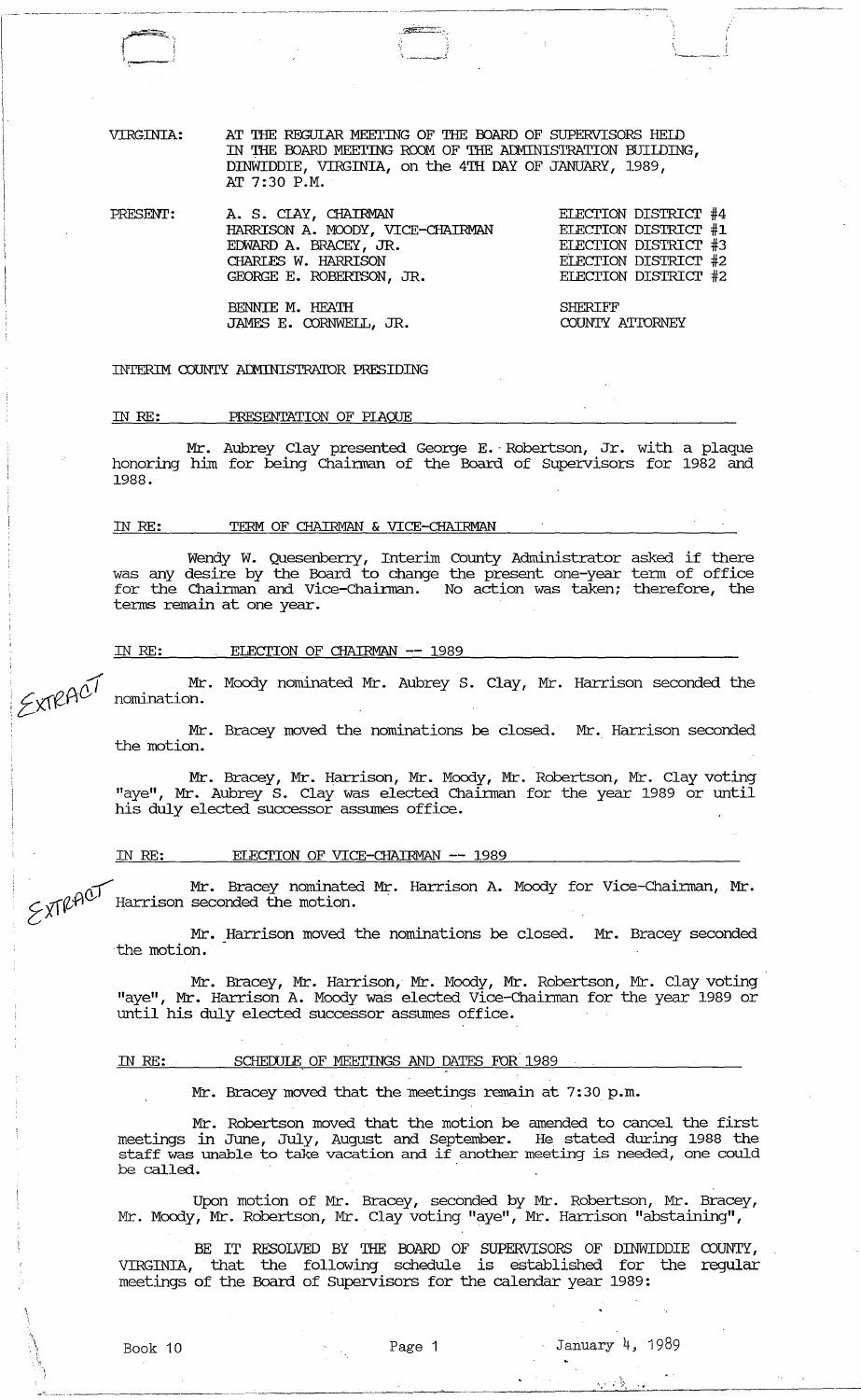| January 4, 1989                | $-7:30 p.m.$                             |
|--------------------------------|------------------------------------------|
| January 18, 1989               | $-7:30 p.m.$                             |
| February 1, 1989               | $-7:30 p.m.$                             |
| February 15, 1989              | $-7:30 p.m.$                             |
| March 1, 1989                  | $-7:30 p.m.$                             |
| March 15, 1989                 | $-7:30 p.m.$                             |
| April 5, 1989                  | $-7:30 p.m.$                             |
| April 19, 1989                 | $-7:30 p.m.$                             |
| May 3, 1989                    | $-7:30 p.m.$                             |
| May 10, 1989                   | $-$ 2:00 p.m. $-$ Student Government Day |
| May 17, 1989 - 7:30 p.m.       |                                          |
| June 21, 1989                  | $-7:30 p.m.$                             |
| July 19, 1989                  | $-7:30 p.m.$                             |
| August 16, 1989                | $-7:30 p.m.$                             |
| September 20, 1989 - 7:30 p.m. |                                          |
| October 4, 1989                | $-7:30 p.m.$                             |
| October 18, 1989               | $-7:30 p.m.$                             |
| November 1, 1989               | $-7:30 p.m.$                             |
| November 15, 1989 - 7:30 p.m.  |                                          |
| December 6, 1989 - 7:30 p.m.   |                                          |
| December 20, 1989 - 7:30 p.m.  |                                          |
|                                |                                          |

Mr. Harrison made the motion that the time of the June, July, August, September meetings be changed from 7:30 p.m. to 2:00 p.m. Mr. Robertson seconded the motion. Mr. Harrison voting "aye", Mr. Bracey, Mr. Moody, Mr. Robertson, Mr. Clay voting "no", the motion was denied.

### IN RE: AGENDA FORMAT

Upon motion of Mr. Bracey, seconded by Mr. Robertson, Mr. Bracey, Mr. Harrison, Mr. Moody, Mr. Robertson, Mr. Clay voting "aye",

BE IT RESOLVED BY THE BOARD OF SUPERVISORS OF DINWIDDIE COUNTY, VIRGINIA, that the bylaws and rules of order of the Board of supervisors of Dinwiddie County as previously adopted and practiced are hereby continued in effect; and,

BE IT FURTHER RESOLVED BY THE BOARD OF SUPERVISORS OF DINWIDDIE COUNTY, VIRGINIA, that Robert's Rules of Order may be referred to for guidance in detennination of questions of procedure.

MR. CIAY ASSUMED THE CHAIR.

# IN RE: MINUTES

Upon motion of Mr. Robertson, seconded by Mr. Bracey, Mr. Bracey, Mr. Harrison, Mr. Moody, Mr. Robertson, Mr. Clay voting "aye", the minutes of the December 21, 1988 Regular Meeting was approved as presented.

#### IN RE: CLAIMS

 $\frac{2}{\sqrt{2}}$  , and  $\frac{2}{\sqrt{2}}$ 

Upon motion of Mr. Moody, seconded by Mr. Harrison, Mr. Bracey, Mr. Harrison, Mr. Moody, Mr. Robertson, Mr. Clay voting "aye",

BE IT RESOLVED BY THE BOARD OF SUPERVISORS OF DINWIDDIE COUNTY, VIRGINIA, that the following claims be approved and funds appropriated for same, using checks mnnbering 2985 to 3041: General Fund - \$26,208.27; Self-Insurance -  $$2,196.22$ .

### IN RE: CITIZEN COMMENTS

1. Mr. Harold Conover stated he was unhappy with the road name that was applied to his private lane and does not want a public road sign on same. His lane is depicted on the map as "Snake Branch Road".

Mrs. Quesenberry advised that it would have to be determined whether the private lanes had to be named in order for the E-911 System to be effective and, further, if they have to be named, what process the County

والمسار المحسر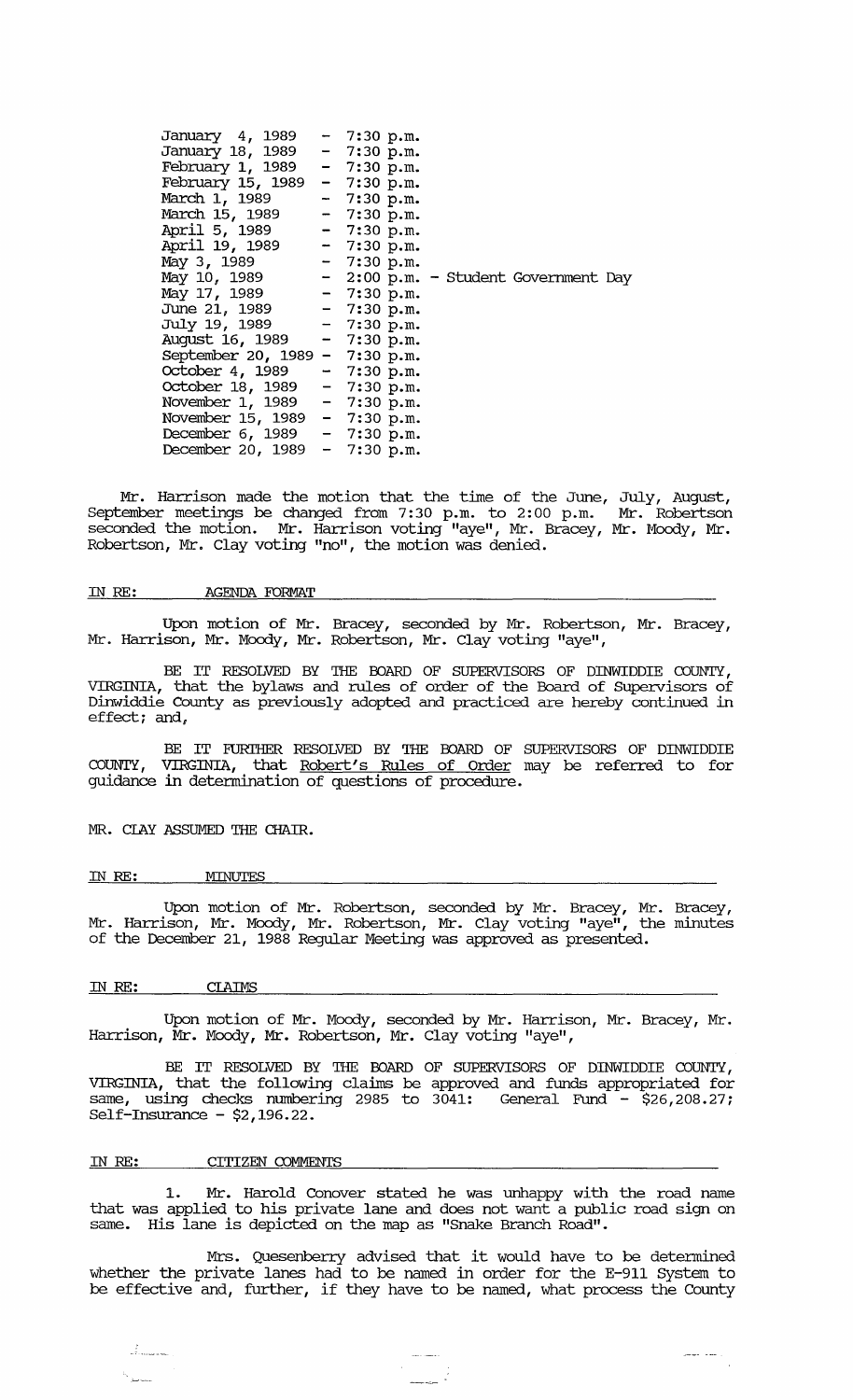would use to arrive at those names. situation and welcomed his input. She stated she would look into his

 $\frac{1}{\sqrt{2}}\int_0^1\frac{1}{2}\frac{1}{2}\left(\frac{\sqrt{2}}{2}\right)^2\left(\frac{\sqrt{2}}{2}\right)^2\left(\frac{\sqrt{2}}{2}\right)^2\left(\frac{\sqrt{2}}{2}\right)^2.$ 

 $\sqrt{ }$ .<br>استخدم**س**ت

2. Mr. Fred Sahl asked the Board to work with the legislators to see that the lottery money be returned to' localities to assist local governments in meeting its increasing financial burden due to state and federal mandated programs. He urged them to contact the legislators before the money is appropriated into the General ftmd and gets lost.

3. Mr. Paul Walk congratulated Mr. George Robertson for being<br>chairman during 1988 and making Dinwiddie government the most open it has ever been.

He also congratulated Mrs. Wendy Quesenberry for twice bailing the County out of problems and the citizens thought very highly of her in the county.

He commented on the following: require developers to be accountable for their actions; equality in taxation; landfill proposal; enhance codes with strict penalties and enforcement on trash disposal to discourage individuals from illegally dumping in private lanes and forestry trails; to have the Public Safety Director to check on illegal dumping site North of DeWitt between Route 1 and 1-85 where a quarry is full of tires, mattresses and debris, and for him and the Sheriff's Office to go throughout the County and search out illegal dumping grounds and have them cleared out; to encourage all private landowners to keep their land clean.

#### IN RE: AMENDMENTS TO AGENDA

Upon motion of Mr. Robertson, seconded by Mr. Harrison, Mr. Bracey, Mr. Harrison, Mr. Moody, Mr. Robertson, Mr. Clay voting "aye", the following amendments were approved for addition to the agenda:

1. Executive Session - Add three more industrial prospects, for a total of four, to be discussed at this time.

### IN RE: TREASURER

W. E. Jones, Treasurer, advised that the tax anticipation note for 1988 had been paid back. He stated that things looked better than last year at this time and the County may not have to borrow again until Mayor June of this year, rather than February as first anticipated.

# IN RE: SUPERINTENDENT OF SCHooIS

Dr. Richard Vaughn, Superintendent of Schools, appeared on behalf of the School Board, asking the Board to consider two problems and advise them on how to handle the matters now and in future budgets. He advised that in the Fall of 1988, Mr. Beasley Jones, Principal of the Dinwiddie County High School, and Captain Alvin Booth, of the Dinwiddie Sheriff's Deparbnent, discussed a problem of providing deputies, free of charge, to cover football games. It was Dr. Vaughn's understanding that the Sheriff's Deparbnent did not have sufficient ftmds to pay the necessary overtime rate required, nor did it have the manpower to allow compensatory time in lieu of extra pay. Dr. Vaughn advised police coverage was necessary at ftmctions such as a football game. This need became more intense because of the concern over possible cult activities about the time Captain Booth talked with Mr. Jones. They agreed that deputies would receive \$12.00 per hour and Auxiliary Police \$5.00 per hour. The County has paid \$1,782.00 and the high school has paid \$245.00. The School Board did not budget ftmds to cover school has paid  $\frac{1}{2}$  and  $\frac{1}{2}$  and the school board did hot budget funds to cover in the Sheriff's budget. Their two questions were:

1. Which department should be responsible for this expense, the School Board or the Sheriff's Deparbnent? (This will determine whose budget should contain this item for the 1989-90 and thereafter) .

2. Will the County authorize an appropriation of \$2,027.00 to cover expenses to date for 1988-89?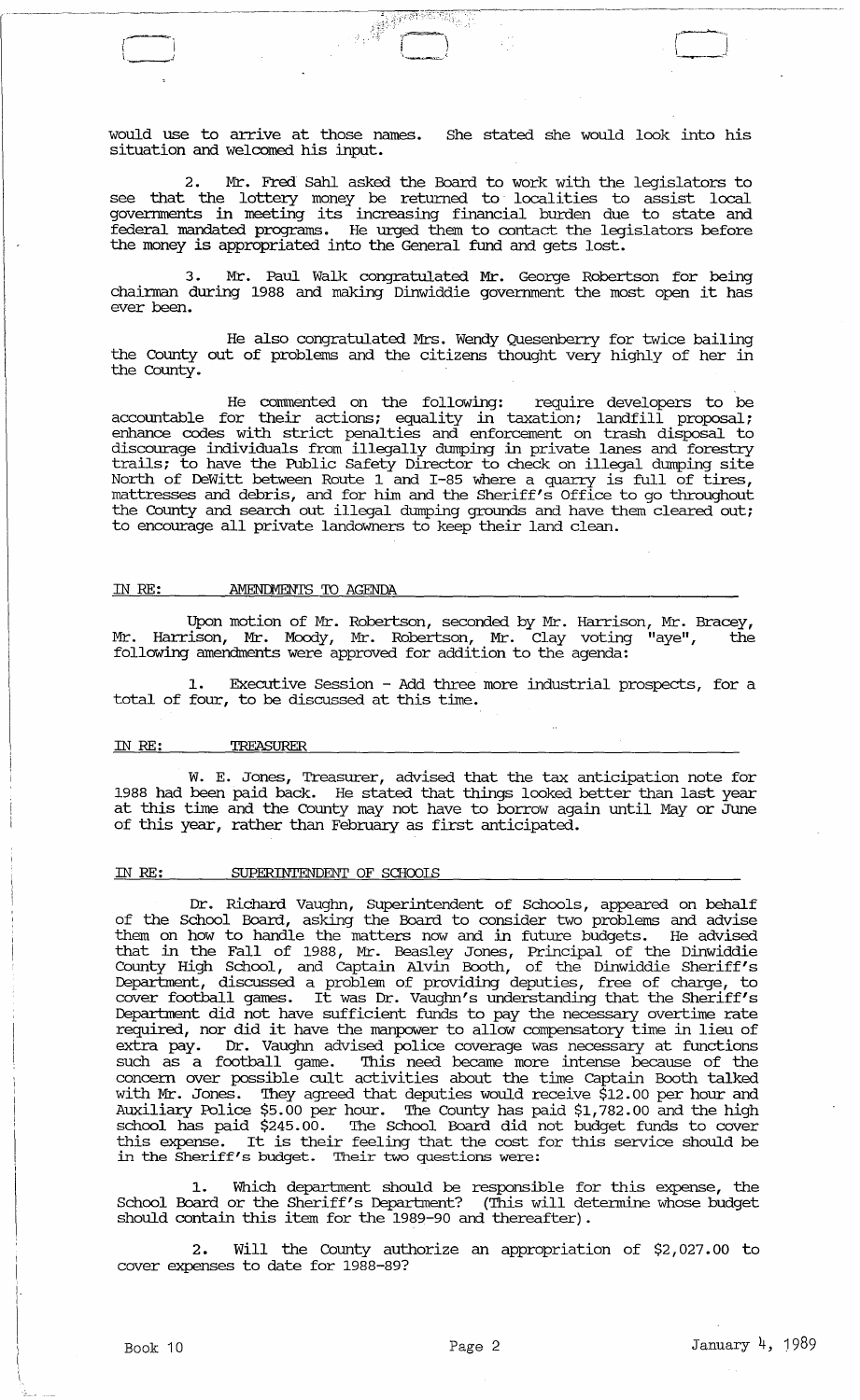Mr. Clay suggested the money should be taken out of gate receipts. Mr. Harrison suggested raising gate receipts. Dr. Vaughn advised the money from gate receipts was used to support other nonpaying athletic sports such as tennis, track, etc. Mr. Bracey advised that the gate rates are set by the Central District and not each school. Mr. Robertson said he felt the School Board should be responsible for the expenses as it was a School flmction and should be in their budget.

Mr. Clay asked to postpone any action and the Interim County Administrator was instructed to work this out with Dr. Vaughn and Sheriff Heath.

# IN *RE:* RECREATION DIRECIOR

Ms. Fran Hart, Recreation Director, gave her progress report for December, as well as a 1988 Progress report. She advised January 9, 1989, from 7:00 to 8:30 she is having a One-year Anniversary party and invited all to stop by.

### IN RE: PUBLIC SAFEIY DIRECTOR

Mr. Jim Rice, Public Safety Director, responded to Mr. Walk's request on searching out illegal dumping. He advised part of his duties as Public Safety Director was finding open dumps and taking action. He advised that because a new County ordinance had been adopted, he could now take such action of enforcement, along with the Sheriff's Department. He stated citizen complaint is the best way of making them aware of illegal/open dumping.

Mr. Rice advised the County will receive \$3,804.00 from the Division of Emergency Medical Services "One for Life Program", for the calendar Year 1989. The "One for Life Program" provides one dollar for each annual motor vehicle license fee (applicable to passenger vehicles only) be transmitted to the Department of Health for the statewide emergency medical services program. The Department of Health returns to each city and county, an amount equal to 25 percent (25%) of the fees collected. This \$3,804.00 will be solely used by the Dinwiddie Rescue Squad in purchasing equipment and for training.

Mr. Rice also requested permission to attend the Virginia Emergency Management Associations' Midyear Conference to be held in Richmond, Virginia, January 25-27, 1989. There is a \$25.00 registration fee which would be paid out of his travel budget. He advised this conference is part of the Emergency Management Agency's requirement for County flmding.

Upon motion of Mr. Robertson, seconded by Mr. Harrison, Mr. Bracey, Mr. Harrison, Mr. Moody, Mr. Robertson, Mr. Clay voting "aye", Mr. Rice is authorized to attend the Virginia Emergency Management Associations' Midyear Conference, January 25 - 27, 1989, in Richmond, Virginia.

#### IN RE: **VIRGINIA DEPARIMENT OF TRANSPORTATION**

Mr. MacFarland Neblett, Resident Engineer, was present to answer questions. He advised that base asphalt had been applied to the Rt. 672 bridge and if the weather held out, could be open by Tuesday.

1. Mr. Bracey thanked Mr. Neblett for getting the Dinwiddie County Courthouse sign; however, it needed to be placed on Route 1 instead of on Route 619. Mr. Neblett advised he would have it moved.

2. Mr. Moody requested a sign be erected stating "Stop Ahead" on Rt. 624, at its intersection with Rt. 613.

3. Ms. Illcille Phares again stated that the "Keep Left" sign going southbound on u.S. #1 at the Produce Center was misleading and asked Mr. Neblett to look into this.

Mr. Harrison inquired about the passing zone on Route 1 and Route 613 in front of the Georgian Rathskeller Restaurant. Mr. Neblett advised he was waiting on the report from the Traffic and Safety Engineer.

 $\left( \frac{1}{2} \right)$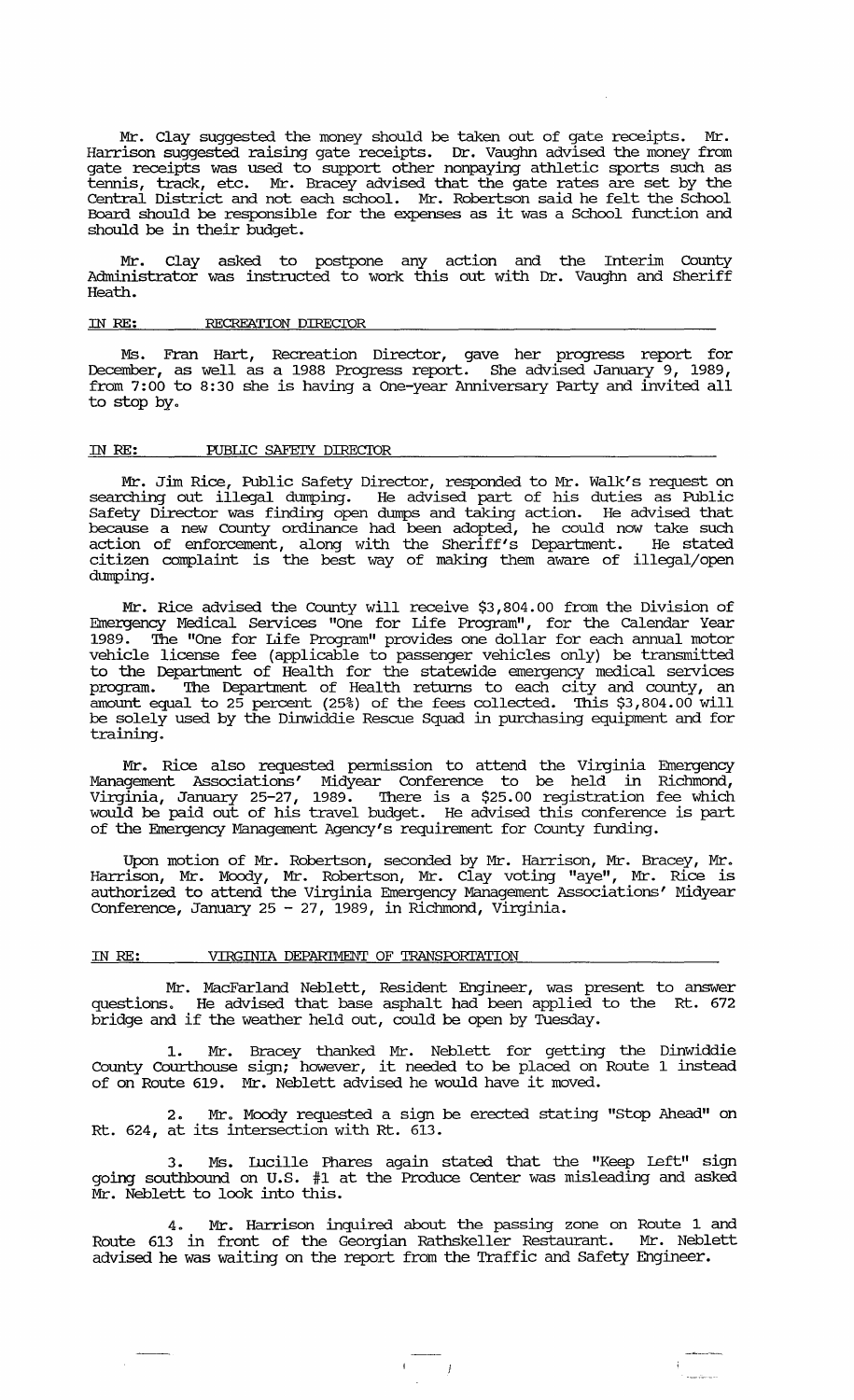5. Mr. Robertson requested the "End 45 mph" speed sign be extended past Dabney Estates Subdivision on Rt. 613.

स्कारियामा अस्ति हिन्दू<br>स्कारियामा अस्ति हिन्दू

in Ago

# IN RE: lAND USE

*r--* ,---)

At the December 21, 1988 Board Meeting, Mr. Robertson read his proposal to the Board regarding Land Use Tax. He stated he wanted to have a public hearing to repeal Land Use Tax on timber land only. He stated the forestry classification was causing a burden on the County and felt the citizens needed the opportunity.to voice their opinions.

Mr. Moody stated he didn't know the budget figures and wanted to look over the budget first, before discussing this issue. He added that forestry adds tax base to the County. Jim Cornwell, County Attorney, advised to be effective, this change had to be adopted prior to the date the tax rate is set.

Mr. Paul Walk stated he had a fann in forestry land use and he urged a public hearing to receive citizen's comments.

Mr. Robertson made the motion to authorize advertisement for a public hearing to be held February 15, 1989, to rescind all classifications under Land Use, except agricultural. Mr. Harrison seconded the motion.

Mr. Harrison, Mr. Robertson voting "aye", Mr. Bracey, Mr. Moody, Mr. Clay voting "no", the motion was denied.

# IN RE: JAIL IMPROVEMENTS

EXTRACT

Upon motion of Mr. Robertson, seconded by Mr. Bracey, Mr. Bracey, Mr. Harrison, Mr. Moody, Mr. Robertson, Mr. Clay voting "aye", the following resolution was adopted:

WHEREAS, plans and specifications have been prepared for construction/renovation to upgrade the Dinwiddie County Jail Facility; and

WHEREAS, these plans include upgrading the plumbing and heating system, construction/renovation of jail facilities to meet life, health and fire safety standards and expansion of recreational activities as recommended by the State Fire Marshal and the Department of Corrections; and

WHEREAS, the cost for these improvements was estimated to be \$200,000: and

WHEREAS, under section 53.1-80 of the Code of Virginia, which provides for reimbursement to the locality by the Corrrrnonwealth through the Department of Corrections, the General Assembly appropriated \$89,000 for the first year of the 1988-90 biennium (\$89,000 being 50% of \$178,000 determined to be eligible): and

WHEREAS, while finalizing the plans, a problem with the interior piping was discovered which effects the upgrading of the cell fixtures and fittings as required by Department of Corrections standards: and

WHEREAS, the cost of upgrading the plumbing and providing a water treabnent system is estimated to be \$81,106, an increase of approximately \$30,000 over the original cost: and

WHEREAS, after preliminary evaluation by the Department of Corrections, it is their estimation that a total of \$234,051 is eligible for reimbursement, of which 50% would be \$117,025: and

WHEREAS, after deducting the \$89,000 approved by the 1988 General Assembly, a balance of \$28,025 remains;

NOW THEREFORE BE IT RESOLVED that the Board of Supervisors of Dinwiddie County, Virginia requests that the Department of Corrections participate in the additional funding of the renovation work needed at the Dinwiddie County Jail Facility, as provided by the Code of Virginia which is estimated to be \$28,000: and

 $\sim$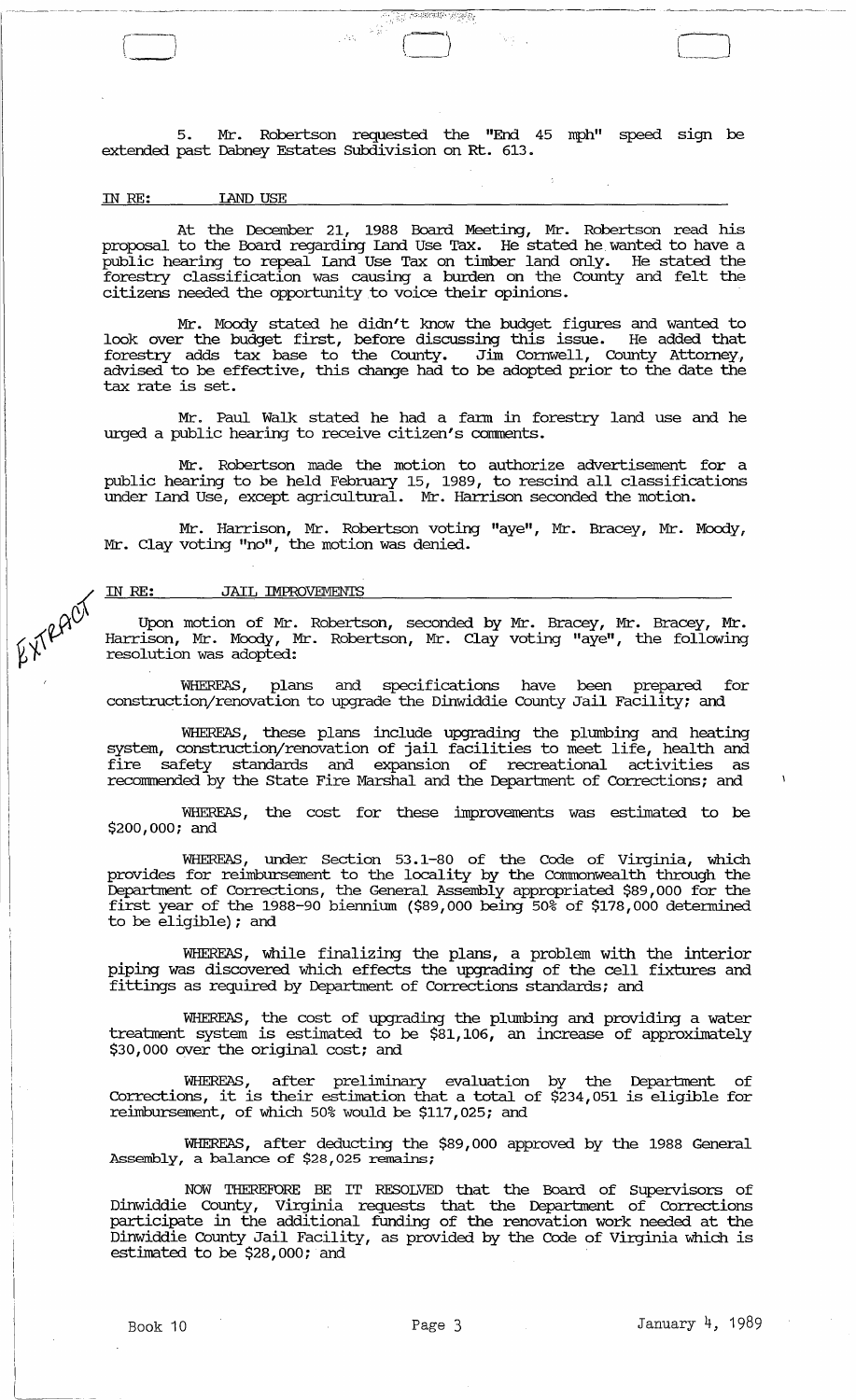BE IT FURIHER RESOLVED by the Board of SUpervisors of Dinwiddie County, Virginia that if this request cannot be funded this year, that the Councy, virginia diac if diffs request cannot be funded diffs year, diac die<br>Department of Corrections carry it forward to the new 1990-92 biennial budget for consideration.

Mrs. Quesenberry advised that whether the Department of Corrections participates this year or not, there was a need to move ahead on the jail project using the money allocated in this year's budget of \$100,000. She suggested a committee be established to detennine the priority of work to be done.

Mr. Clay appointed the following to serve on the committee: Mrs. Quesenberry, Mr. Harrison, Mr. Clay, Sheriff Heath and Chenault & Associates.

IN *RE:* APFOIN'IMENTS

# 1. Petersburg/Dinwiddie Airport Industrial Authority

Mr. Robertson nominated Arthur Ford for appointment as Dinwiddie's representative on the Authority. Mr. Harrison seconded the motion. Mr. Moody nominated Loid Hodnett. Mr. Robertson made the motion to close nominations, which was seconded by Mr. Harrison.

The vote in reverse order was as follows:

Mr. Loid Hodnett: Mr. Moody, Clay voting "aye", Mr. Bracey, Mr. Harrison, Mr. Robertson voting "no".

Mr. Arthur Ford: Mr. Bracey, Mr. Harrison, Mr. Robertson, Mr. Clay voting "aye", Mr. Moody voting "no",

BE IT RESOLVED BY THE BOARD OF SUPERVISORS OF DINWIDDIE COUNTY, VIRGINIA, that Mr. Arthur Ford be appointed to the Petersburg/Dinwiddie County Airport Industrial Authority, for a three year tenn, ending January 31, 1992.

Upon motion of Mr. Harrison, seconded by Mr. Bracey, Mr. Bracey, Mr. Harrison, Mr. Moody, Mr. Robertson, Mr. Clay voting "aye" , the appointment for the Petersburg representative is tabled until the next meeting.

# 2. Dinwiddie Recreation Advisory Council

Dr. Butterworth appeared as Chairman of the Dinwiddie Recreation Advisory Council and requested the following reappointments:

> Adam Hanks, Student Representative Ginnie Chappell, Senior Citizen Representative Charlie Hawkins

Upon motion of Mr. Robertson, seconded by Mr. Harrison, Mr. Bracey, Mr. Harrison, Mr. Moody, Mr. Robertson, Mr. Clay voting "aye",

BE IT RESOLVED BY THE BOARD OF SUPERVISORS OF DINWIDDIE COUNTY, VIRGINIA that Mr. Adam Hanks, Ms. Ginnie Chappell and Mr. Charlie Hawkins be re-appointed to the Dinwiddie Recreation Advisory Council for a three year term, ending December 31, 1991.

The appointment for Election District #4 was postponed.

#### IN *RE:* RESOIDTIONS

Mr. Jim Cornwell, County Attorney, requested the Interim County Administrator be authorized to sign applications for industrial road access and industrial rail access funds for an industrial prospect.

Upon motion of Mr. Robertson, seconded by Mr. Harrison, Mr. Bracey, Mr. Harrison, Mr. Moody, Mr. Robertson, Mr. Clay voting "aye", Mrs. Wendy W. Quesenberry is authorized to sign the applications to go fo:rward. with the request for industrial road and rail access funds for an industrial prospect.

uli v

 $\pi$ RAC<sup>1</sup> ~J\

 $A^{\bigcirc\Gamma}$  $\nabla$ . $\nabla$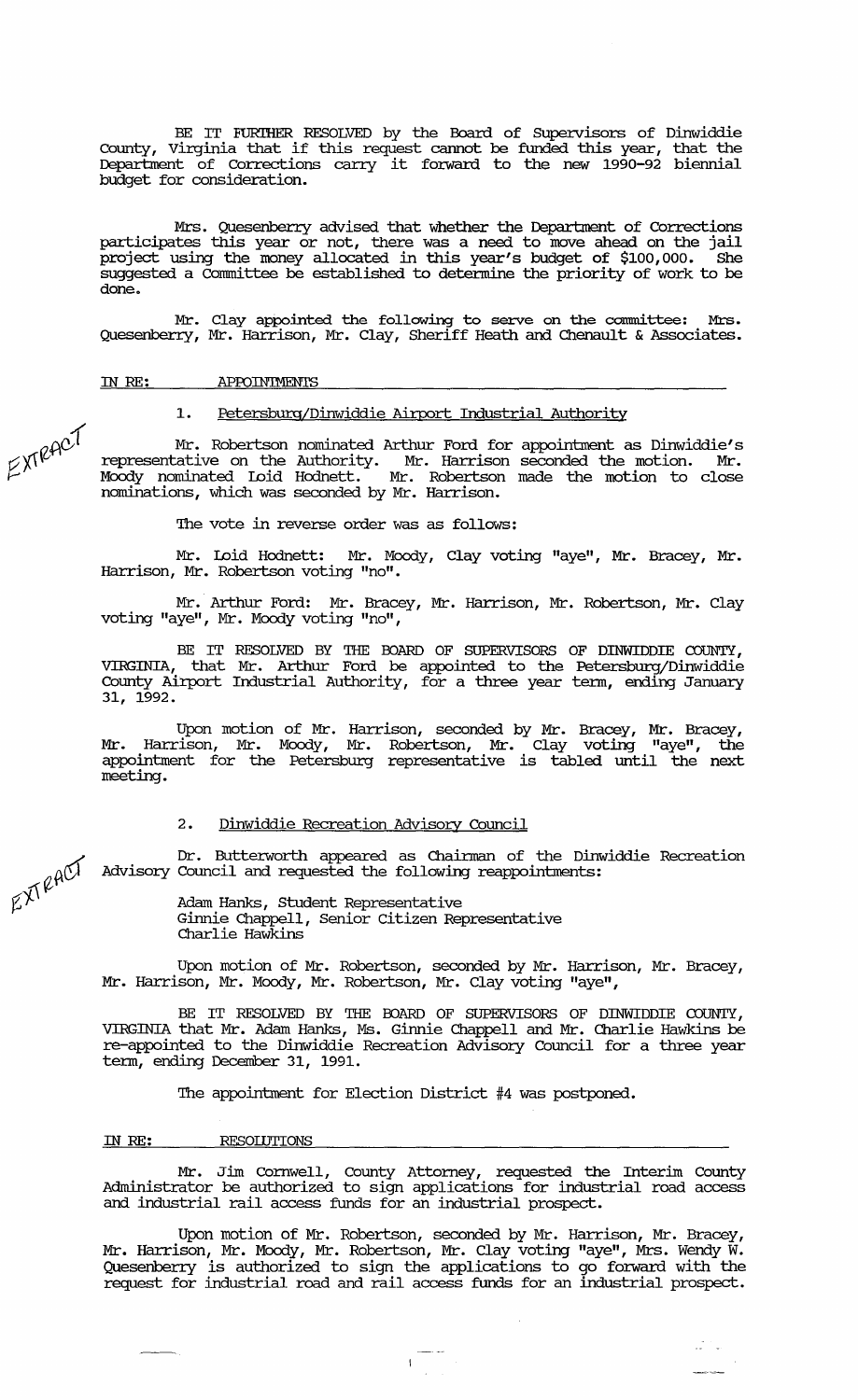# IN RE: EXECUTIVE SESSION

Upon motion of Mr. Robertson, seconded by Mr. Harrison, Mr. Bracey, Mr. Harrison, Mr. Moody, Mr. Robertson, Mr. Clay voting "aye", pursuant to Section 2.1-334 (1) (4) and (6) of the Virginia Freedom of Information Act, the Board moved into Executive Session at 9:18 p.m. to discuss personnel, legal and four industrial prospect matters. A vote having been made and approved, the meeting reconvened into Open Session at 11:26 p.m.

#### IN RE: PIANNING'TECHNICIAN

EXTRACT

Mrs. Wendy Quesenberry, Interim County Administrator, requested the Board to rescind their motion of October 19, 1988, wherein the E911 House Numbering and Street Naming System be implemented by in-house personnel and the Planning Teclmician not be hired. Mrs. Quesenberry advised there was a tremendous need for a Planning Technician to complete and implement the E911 system, and accompanying house number and street naming system, as well as help the Planning Department with zoning. Because of the recent increase in industrial contacts, the Director of Planning has not been able to devote the time needed to adequately serve the public in the area of zoning.

Upon motion of Mr. Robertson, seconded by Mr. Moody, Mr. Bracey, Mr. Harrison, Mr. Moody, Mr. Robertson, Mr. Clay voting "aye",

BE IT RESOLVED BY THE BOARD OF SUPERVISORS OF DINWIDDIE COUNTY, VIRGINIA, that the motion concerning the E-911 System Implementation Using In-House Personnel (Book 9, Page 311) adopted October 19, 1988, be rescinded.

Upon motion of Mr. Robertson, seconded by Mr. Moody, Mr. Bracey, Mr. Harrison, Mr. Moody, Mr. Robertson, Mr. Clay voting "aye",

BE IT RESOLVED BY THE BOARD OF SUPERVISORS OF DINWIDDIE COUNTY, VIRGINIA, that the Interim County Administrator is hereby authorized to re-advertise the position of Planning Technician; and,

BE IT FURIHER RESOLVED BY THE PDARD OF SUPERVISORS OF DINWIDDIE COUNTY, VIRGINIA, that the funds in the amount of \$25,000 be returned to the E911 Fund and the Treasurer be authorized to transfer these funds as needed.

### IN RE: ADJOURNMENT

Upon motion of Mr. Moody, seconded by Mr. Harrison, Mr. Bracey, Mr. Harrison, Mr. Moody, Mr. Robertson, Mr. Clay voting "aye", the meeting was adjourned at 11:30 p.m.

 $\overline{\text{Clav}}$ 

Aubrey S. Chairman, Board of Supervisor's

ATTEST: Wendy W. Jusenbury

Interim County Administrator